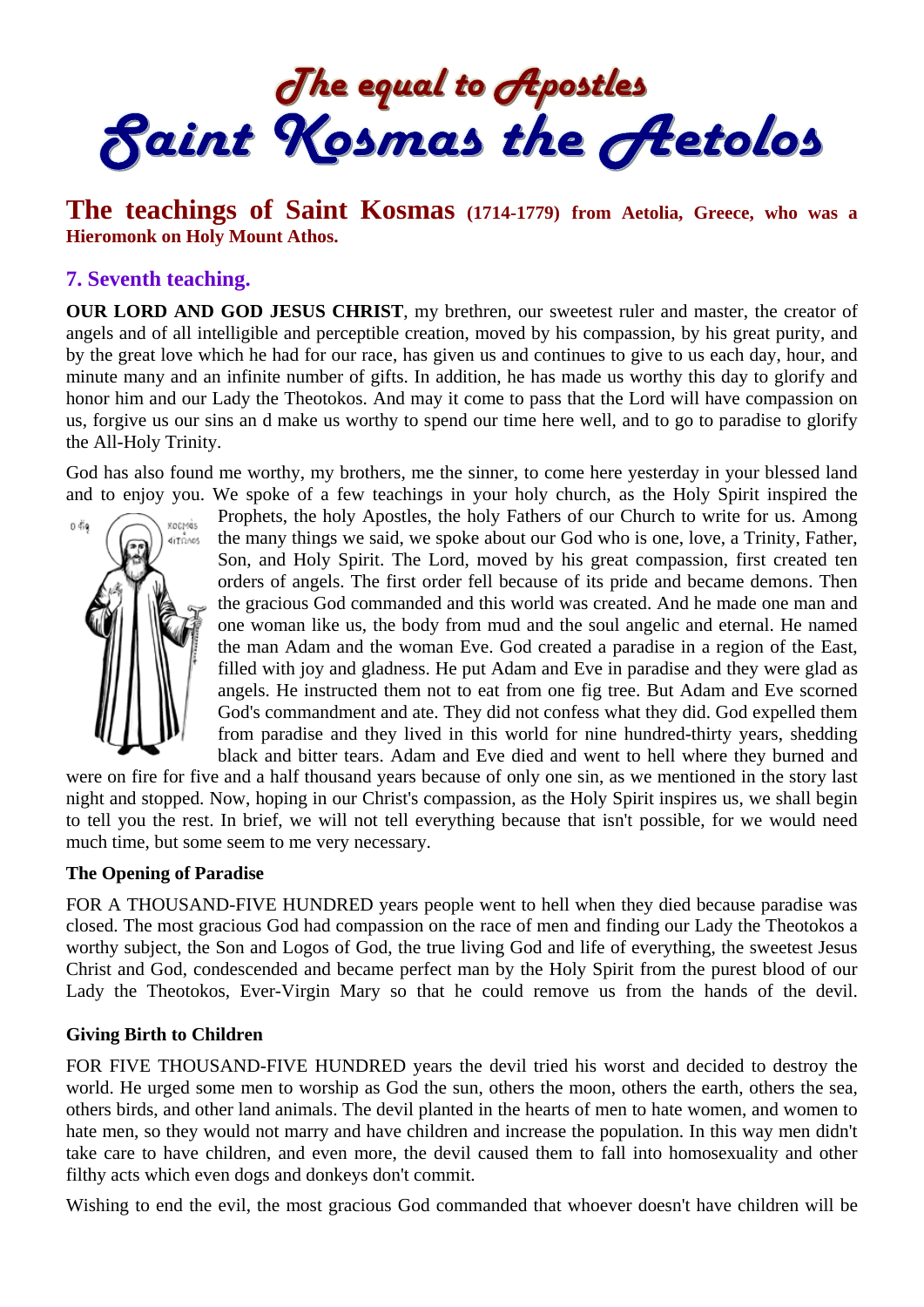cursed. Hearing this, and fearing God's curse, they began to marry, one man taking one woman, and one woman one man. If perchance there is anyone here who can't have children, let him not be sad, for God doesn't mean for you to be cursed, because you can't have children. I too don't have children, and if I'm cursed, so are you. God spoke this curse to stop the evil purpose of the devil. So don't be sad; you have no curse. But again if you want to have a child, it is easy. Take a poor child and make him your spiritual child. You will rejoice and be glad and he will rejoice too. God owes you nothing for the child which your wife presents you because it resulted from the passion of flesh. But for that poor child you have wages a thousand times from God for your soul and honor from people because you so willingly made it your spiritual child.

And you who are a man must be careful not to look upon your wife with anger because she has not conceived any children. Your wife has no fault in this; it is God's will. And don't do as someone crazy and foolish did. Because his wife couldn't have children, he divorced her and married another. And another, because his wife didn't give birth to boys but only to girls, divorced her. It is the devil who wants a husband and wife to separate and not God. As the laws says, nothing can cause them to divorce except if they commit adultery, and whoever leaves his wife and takes another, he will be judged an adulterer.

### **Women Are Better than Men**

AT THAT TIME WAS a man named Joakim who had a wife named Anna. Both the husband and wife were good people, both from a royal race, but the woman was better. There are many women who are better than men. If perhaps you men wish to be better than women, you must do better works than they do. If women do better works they go to paradise and we men who do evil works go to hell. What does it profit us if we are men; it would be better if we were not born.

Joakim and Anna opened their home and treated it like a hotel where the poor, the lame, the blind went and rested. Your nobility should be similarly hospitable, because it is with hospitality that you extend to the poor that you purchase paradise.

Joakim and Anna had no children. As prudent and sensible people they understood that it is God alone who gives and takes children. They beseeched the most gracious God to give them a child, male or female and they would dedicate it to him. Seeing their good mind, God blessed them and they had a child, the Lady Theotokos, and they named her Mary. Just as Joakim and Anna sought a child from God and not from man so should your nobility ask for whatever you wish from God and not from man.

## **Seeing the Future**

THE DEVIL HAS PRODUCED many sons and daughters. Someone comes to you and says: "Give me a dollar or two and I will give you an herb which will give you a male child, and I will give you a talisman to predict the future, to bewitch you so you can see your future, your fate, your destiny, etc."

Those things which the holy Fathers commanded and those of our Church are good and sacred, spiritual, and physical. All that takes place outside of the Church belongs to the devil. And often the devil performs illusionary miracles so that you are putting fire inside of you and are being burned spiritually and bodily. And if you want to see your future or your fate, get up at dawn and go to Church and look at the graves of the dead. Think and ask yourself, weren't they men too like me, and they died? I too am were destined to die tomorrow, and I shall not dare to. do these devilish things because I'm lost, and destroy myself. The law says that whoever does these things or urges others to do them shouldn't receive holy Communion for twenty years.

## **Give Your Child a Saint's Name**

JUST AS JOAKIM AND ANNA didn't prefer a boy over a girl, so should your nobility not prefer male children over female because they are creatures of God. Just as Joakim and Anna gave the Theotokos the name Mary which has meaning, similarly, when your nobilities baptize your children give them names of saints which have meaning. Mary means lady, for the Theotokos was destined to become queen of heaven and earth and of all intelligible and perceptible creation to pray for your sins. Nicholas is the name of one who has been victorious over people, demons, and passions. George means cultivated plant, adorned with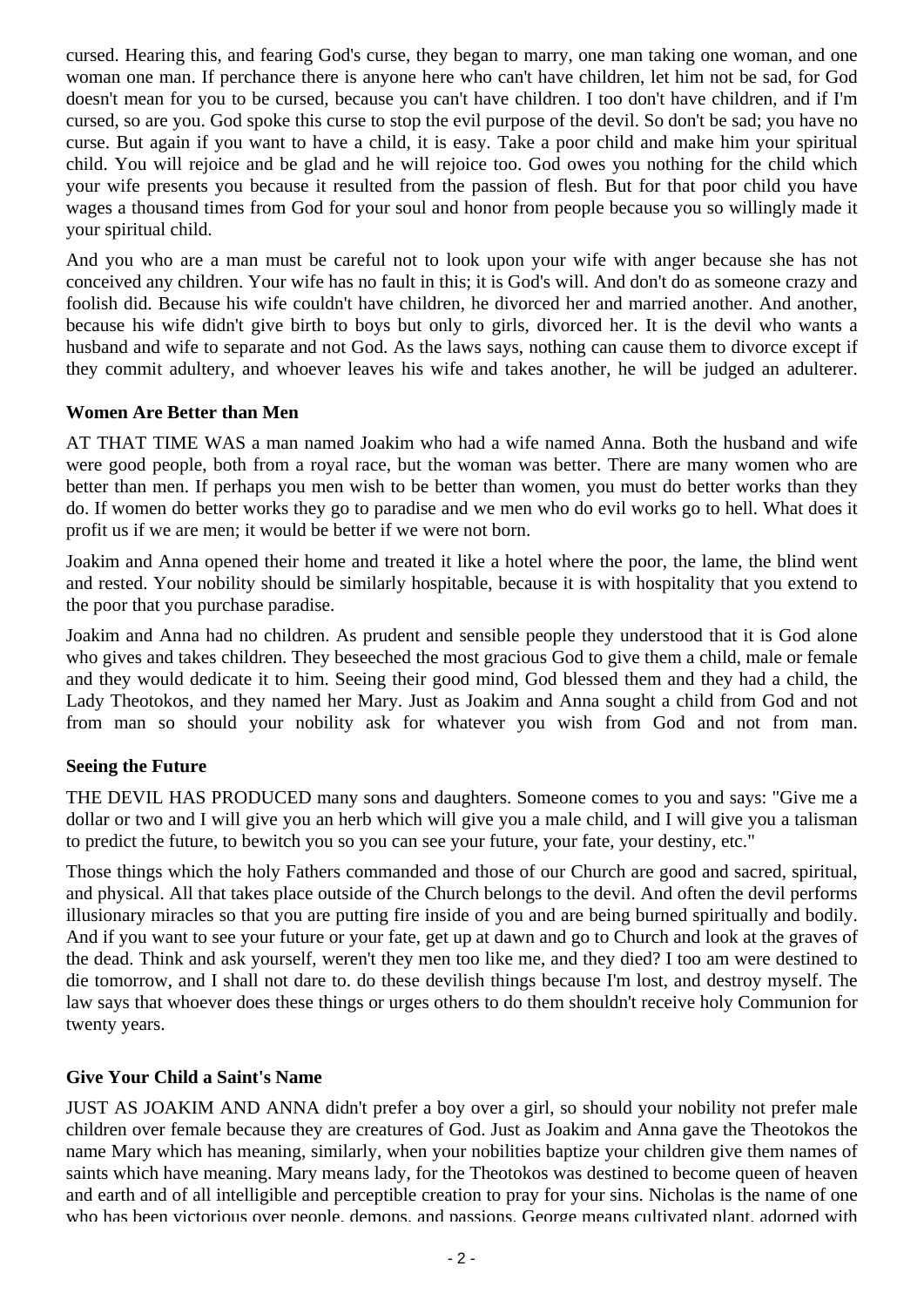fruit, with Christian virtues. Paraskeve is one who has prepared for Christ.

## **Your Child and Christ**

MAKE AN ICON OF CHRIST, of the Panagia, of the Forerunner, and of the saint whose name your child bears. And when your child rises from sleep and asks for bread, don't give him any, but take the bread and place it before the icon of Christ and tell him: "My child, I don't have any bread, Christ has. Get up and make the sign of the Cross and ask your saint to pray to Christ to give you some." In this way the child is moved by his love for bread and immediately upon arising sees his saint. And when the devil sees that the child has placed his hope in Christ and in his saint, he burns and leaves. This is how you should accustom your child and teach him early to get into the habit of taking the good road. And if you want your child to live, I shall tell you what to do. Buy your son a suit and one for that poor child, and for the sake of that poor child God will grant life to your child.

Love the poor child better than your own. But if you concern yourself to give your child food and drink, to have beautiful clothes, and not concern yourself about that poor child, tomorrow you may see your child dead and your heart is on fire. And while you see the poor child, barefoot, naked, hungry, and despised, at the same time, you see it looking well fed like a young pig and your own son becomes sick with consumption.

## **Your Child and Its Feast Day**

ON THE DAY WHEN YOUR child's saint has his feast and you want to hold a feast and honor the saint, I shall tell you what to do. The feast can be sacred and it can be demonic. It is sacred when you, wishing to give three dollars to buy a lamb, give one to the priest to celebrate so many liturgies for your health. With the other buy some wax, incense and oil, and go to church, burn them before the icon of the saint, and distribute the other coin secretly in alms so that no one will know it. This is a sacred feast. And read the life of the saint so that your child may hear it. And tell him: "Did you, hear my child, what your saint did? You should do the same."

The child, hearing of such miracles, becomes jealous and says: "When will I too become like my saint?"

A demonic feast is to take sheep, to cook it, and to invite your friends and your relatives to eat, to drink, to get drunk, and to vomit like dogs. This is a demonic feast. We hope to save ourselves in the name of our Christ and not in that of the sheep, as the impious and unbelievers do now. Which does your nobility prefer, the sacred or divine feast? The sacred then, if you prefer. Do it in that way.

## **Parents and Children**

WHEN YOU CUT A TREE, its branches immediately dry up but when you water its roots the branches remain fresh. Parents are like that tree. When a father and mother, who are the roots of their children, are watered by fasting, prayer, alms, and good works, God guards their children. When parents dry up with sin, God brings death to their children and puts the parents into hell with them.

An apple tree gives forth sour apples. Now what should we do, blame the apples or the tree? The tree. So you parents should do good, you who are the apple tree, so that your apples might be sweet.

## **What We Owe God**

FROM THE TIME THAT GOD created the world, three thousand five hundred years had gone by and no child died before his father. At that time there was a man named Tharras. He put the devil in his heart and set up idols for men to worship instead of God. And from that time on children began to die before their parents.

When the Lady Theotokos became three years of age, her parents remembered the debt which they owed God. What was that debt? They had promised the Theotokos to the temple. They took her and dedicated her. And as Joakim and Anna remembered their debt and paid it, similarly we too, as faithful Christians, should always remember our debt which we owe God. We should pay it, and then we can ask for paradise as payment. And what is our debt? We want paradise but don't know what we owe! I shall tell you a little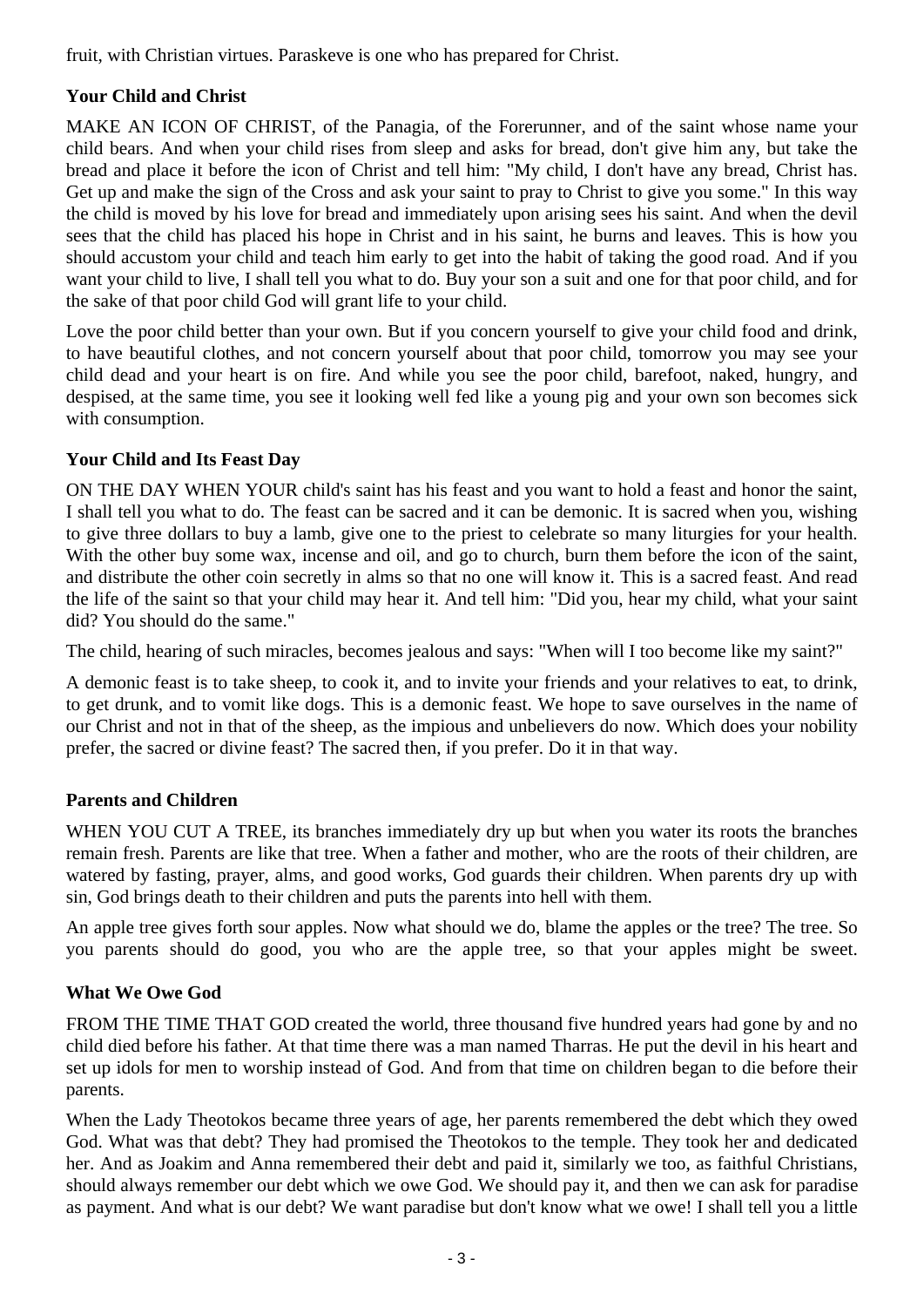bit of it and if your nobilities ask you will find out more.

The gracious God has given us eyes so that we can look at the sky, see the stars, the sun, the moon, everything; to glorify God and to say: "My God, if this sun which is your creation is so bright, how much brighter are you who created it? Oh my God, make me worthy to enjoy you. This is our debt, my brothers. God didn't give us eyes for men to look at women and women to look at men, or for us to look at our brother's possessions and to steal them, or to murder our brothers or to play cards, games of the devil, or to live by blood and injustices against our brothers.

God has given us feet. It is our duty to go to church, to stand with reverence, and to walk the good road. He didn't give us feet to wander about the mountains like dogs, and like beasts to take away the clothes of others, oppress them and deprive them of their possessions.

God has given us wealth. We have a duty to eat and drink sufficiently, to have enough clothes, and to spend the remainder on the poor for our soul's sake. God didn't give us riches to overeat or to buy expensive clothes, or tall palaces in which mice will dance about tomorrow, and to have the poor die of hunger. This is our duty, my brothers, and you know it. Do it from today onward if you wish to be saved.

Do you wish to know, my brothers, our debt to God? You, my brother, have a wife? Are you happy to have someone else kiss her in a month's time. No. In a year? No. In ten years? No. In a hundred? No! To have someone fornicate with your wife is not pleasing to you, nor do you wish for someone to lay his finger on her. Just as you will not allow someone else any share in your wife, so God doesn't want you to have any part of the devil. God didn't create us for the devil and for hell, but for himself and for paradise. This is our obligation, my fellow Christians.

### **Our Place in Church**

IN THE CHURCH WHERE Joakim and Anna took Theotokos, the high priest at that time was Zacharias, the father of the honorable Forerunner. And as he saw her, he was inspired by the Holy Spirit and he understood that she was the one who would give birth to eternal life, to Christ. And he immediately embraced her and kissed her, and he took her and placed her in the holy Sanctuary because the holy Sanctuary also signified the holy tomb of our Christ. Do you sometimes go to the holy tomb of Christ to worship? You go to other worldly and demonic places, but where Christ was put for our sins you don't go? Is that how much love you have for Christ?

Once a year the high priest would enter the holy Sanctuary and see the Theotokos. You should rejoice and be glad, reverend priests. Together with so much that the precious God has granted you, he gave you the holy Sanctuary which means the throne of God. And you lay people should take care not to enter the holy Sanctuary because you put fire in yourself and are burned. You men should rejoice and be glad also, because among all the good things that the gracious God has granted you, he gave you the nave of the Church which means paradise. Similarly, you women should rejoice and be glad a thousand times, for among the many good things which the gracious God has granted you, he gave you the narthex of the Church, which means the door of paradise.

We faithful Christians should also stand with reverence, with fear and awe when we go to church to receive forgiveness for our sins. And as when we enter a grave we forget all worldly things, we should forget in the same way everything evil when we stand in our pew. What is a pew? An upright grave which God has given us, as a teacher, to enter it and to reflect on our sins, on death, on hell, and on paradise. If you do this, you do very well, but if you go to church all dressed and you scrutinize each other, and talk in church, you put fire in yourself and are burned.

### **The Responsibility of the Clergy**

"HERE, MY FELLOW CHRISTIANS, what do you do? Do you talk in Church?"

"We do, Oh holy one of God."

"But your holiness, reverend priests, what do you tell them?" "We tell them not to talk in church but they don't listen. "And what is the reason why they don't listen? It seems to me that you are the reason, your holiness. Let one of the priests stand among your holiness so that I can ask him a question."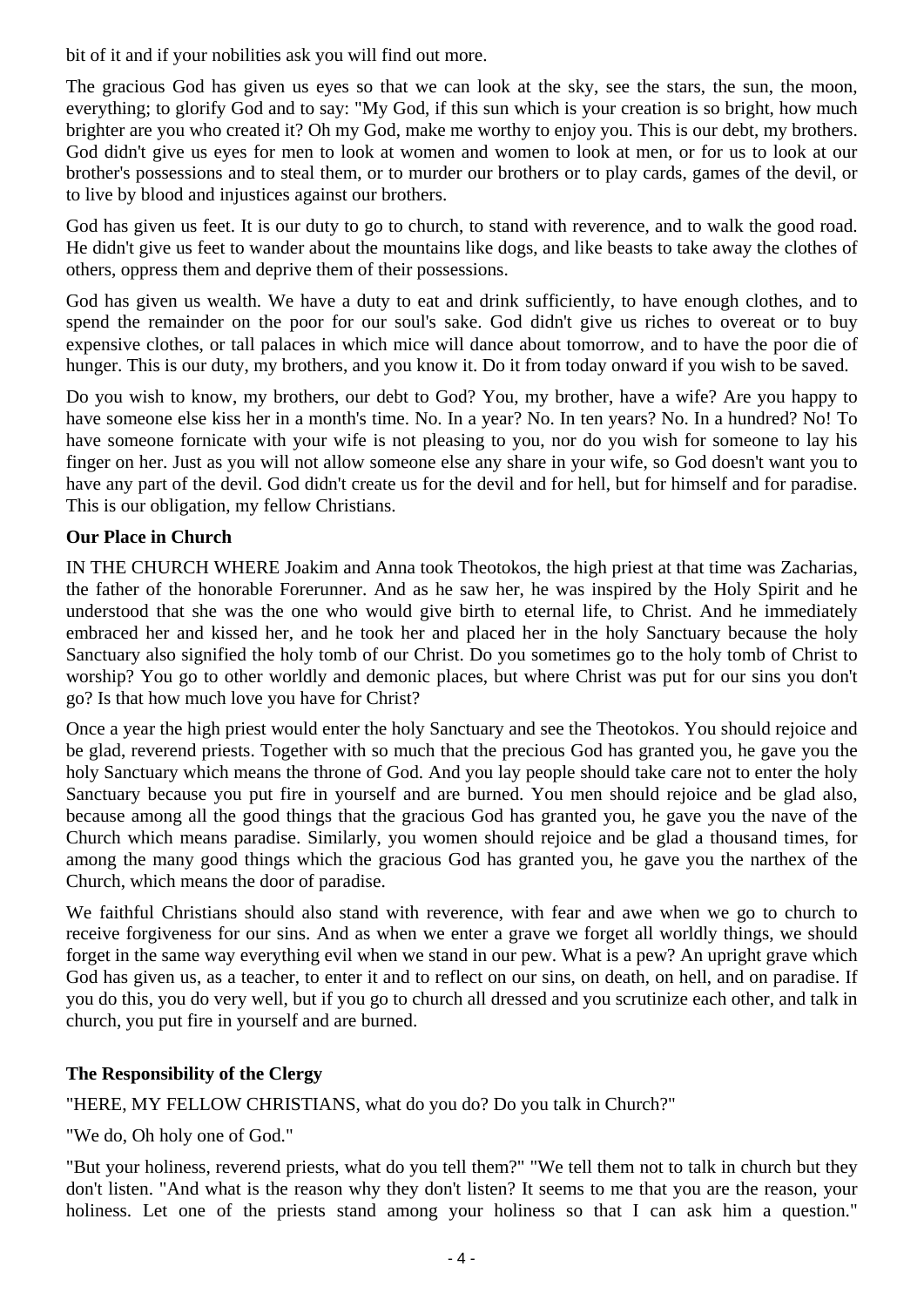"Do you have children, my priest?"

"I do."

"When you set up the table so that your children can eat, where do you set it up? In the center of all your children so that all can reach or on one side so that half will be able to eat and the other half will not?"

"In the middle so they all can reach."

But if you happen to put it on one side and half eat and the other half don't, shouldn't your children blame you?"

"They should."

"Let us see now, my master, who is the father, the table, the food, and the children."

You, your holiness, are the spiritual father and trustee, made by God, and the mother is the Church. The table is the reader's pulpit, and the food is the books of the Church and the Gospel, while the spiritual children are the Christians. Now, doesn't it seem that your holiness should do the same (I don't say it to you alone, but so that others will hear as well), that is, place the pulpit in the center of the church, and read clearly and in a loud voice so that all the Christians can hear? And when they can hear they don't talk. But when you read in front of Christ's icon, so softly that only you can hear, Christ knows what you are saying, but the faithful, men and women, having no spiritual food to eat because they cannot hear, begin talking in church. One woman talks to another about who has a better dress and jewelry. They then leave and don't feel like coming again. And you become the reason for them to sin and for you to sin also. But what must you do, my priest, so that you don't sin? Have you ever sung a song? Once I saw a fornicator who was passing below a tall house with a young girl in the window. The fornicator saw her, but not well. So he climbed up a higher place and saw better. He began to sing and said: "O *what black eyes, what black eyebrows,* (let me go on) *in the window of the priest's house. "* What was his purpose? To drive Christ out of the girl's heart and to bring in the devil, to drive out virginity and bring in fornication. Now shouldn't your holiness do the same? Climb up high and say with contrition and in a loud voice: "Have mercy upon me, Oh God, according to your great compassion and according to the multitude of your mercies wipe out my transgression."

And if you can, cry so that you can drive out the devil from the heart of your Christians and bring in Christ; to drive out fornication and to bring in virginity; to drive out pride and bring in humility. If you want to be saved, priest, and want your Christians to be saved, do this.

## **Christian Marriage**

THE LADY THEOTOKOS REMAINED in the sanctuary for twelve years. An angel of the Lord fed her with heavenly food, and she conversed with angels, and she became even better than angels. At the completion of twelve years, the merciful God inspired her father and mother and they betrothed her in accord with divine dispensation.

And the angel of God came and said to her: "Mary, you should rejoice more than the whole world and more than us angels, for you are to give birth to the Son and Word of God, and truly God, the Christ, by the Holy Spirit without man, as a virgin. And you will remain a virgin so that Christ may free man from the hands of the devil as the prophets proclaimed."

Then, the Lady Theotokos arose, glorified God, and said: "I glorify you, Lord; I worship and adore you, for you have condescended to become man from me, your servant. 1, your servant, am ready; let your holy will be done."

She immediately conceived our sweetest Jesus Christ and God. The Lord was born, my brothers, from a woman to bless women, because it was woman who first received the curse in paradise. Woman tore down the world and took it to hell, and woman gave birth to Christ and again received the blessing.

Christ was born from a betrothed maiden in order to bless marriage. And because the betrothal is which a man first gives to a woman should be gold, and to place it on her finger a woman should be as pure as that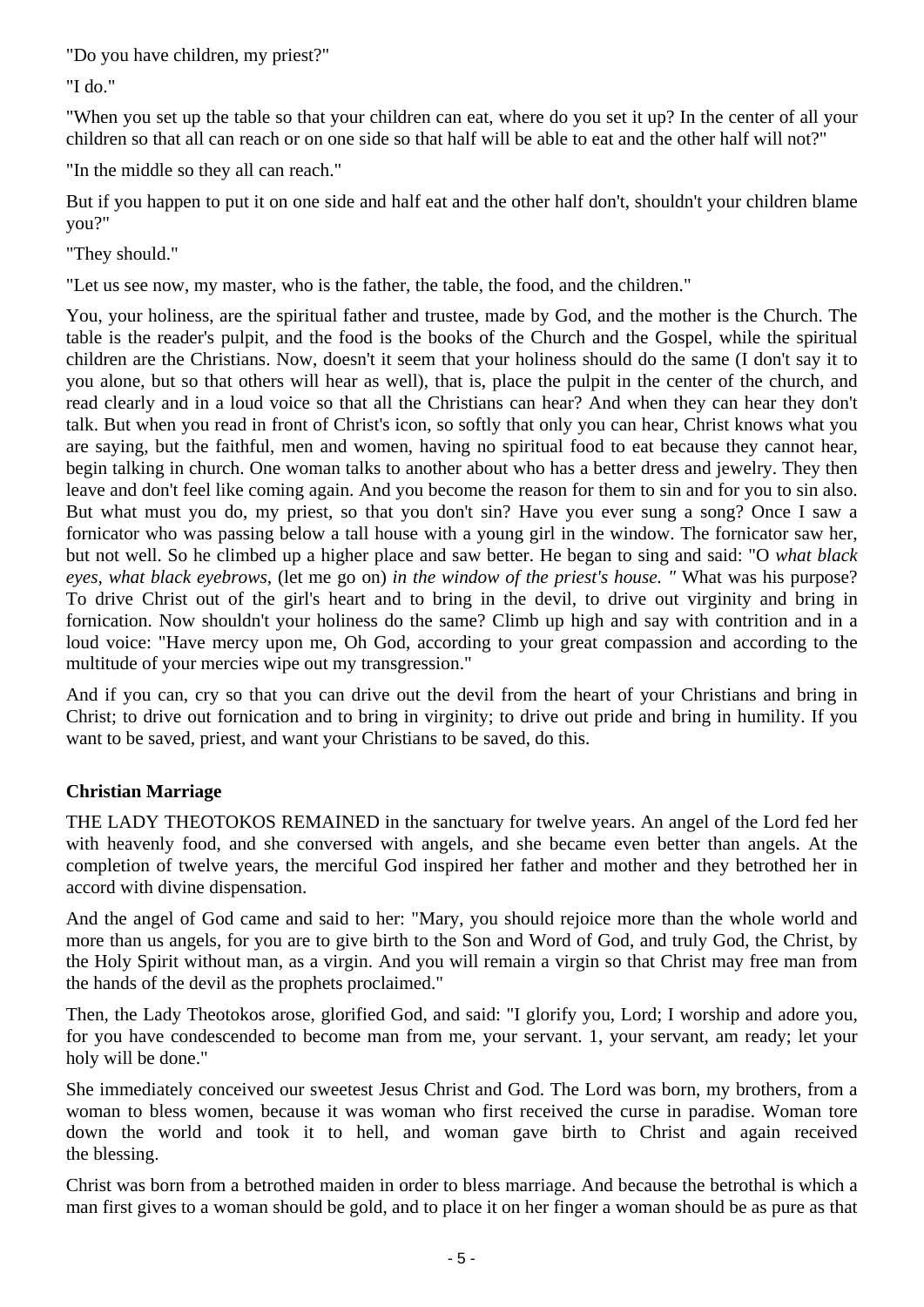gold. Then you may accept it, and put it on your finger, and you should prefer to lose your life and your head rather than destroy your husband's honor. Similarly, you too, woman, send to the man a silver ring so that you can teach him: "If you as a man are as steadfast as silver, then accept it and put it on your finger, and be ready to offer your life and your head for you wife." This is the significance of the betrothal.

You, honorably married woman, should rejoice and be glad a thousand times for the many good things which the gracious God has granted. He also gave you an honorable marriage. You should weep for the impious and unbelievers who, among the many evil things they have, also have a despicable marriage. How is it that marriage of Christians is blessed and the other is despicable, that is, accursed, is not for me to know and to teach. I need to master my monastic life to be saved.

It is not proper for a monk to teach about marriage. But from what is improper we sometimes benefit. That which I wanted to tell you, my child, should have been told you by your father and mother, But because they don't know to tell you, I should tell you a few things, and you should inquire yourself to learn more.

### **The Marriage Service**

LISTEN, MY CHILD, WHEN you wish to marry, make certain that the woman is not related to you, which is prohibited by the law of the Church. Second, let her have fear of God in her soul, and third, let her be graced with modesty. If you have married a poor woman, you have married a slave. If you have married a rich woman, you have become a slave, if you have taken a rod to your head. First, you should go to confession and then get married in church. How should you get married? The priest should take the best man, the groom, the bride, and one or two people, a loaf of bread, two crowns, two rings, and two candles. They should go to church, where he places the man on the right and the woman on the left. The priest then enters the sanctuary where he lights the two candles and he hangs the crowns in front of the holy altar; he places the two rings on top, the one facing in and the other out. This signifies that when he turns and looks at the bride, she will look the other way; he should do the same.

When the Divine Liturgy has ended, the priest will take a table and place it in the middle of the church and place upon it the holy Gospel, the rings, the crowns, and then place the groom and bride together. Then he takes the censer and the two lighted candles and he censes the groom three times in the form of a cross.

The censer signifies the Lady Theotokos; the coal is inside the censer but it does not burn; in the same way the Lady Theotokos accepted Christ and was not burned, but on the contrary was illuminated. The incense is a sign of the Holy Spirit; the cover of the censer, the protection of the Holy Spirit; the three chains, the Holy Trinity; the bells, the teaching of the holy Apostles. In this way the priest censes the groom and teaches by saying: "I worship this and if you wish, too, and you are an Orthodox Christian, worship this." And so he and the priest bow and worship. This is what the incense means, and the priest asks the groom. "Do you want Mary for your wife?"

If he says he does, he gives him the candle. In the same way he asks the bride: "Do you Mary, want John for your husband?"

If she wants him, she doesn't answer, but only bows her head. If she doesn't, and it is against her will, she shouts: "I don't want him." And when she says: "I don't want him," the priest may not marry them, for they sin. But if it is the will of both, then he may marry them. After the marriage he should give them holy Communion. But if they are inhibited from receiving, let them drink from the common cup. Then, accompanied by the singing of hymns, he takes them home where he prays and blesses the table and leaves. When three days have gone by, well then they can come together. But they must abstain on Sunday, holy days and with nobility as befits Christians.

### **Sex in Marriage**

GOD DIDN'T CREATE WOMAN for prostitution, but for her to bear children. Don't sleep in the same bed on Sunday and especially on feast days, for the devil will pull you down.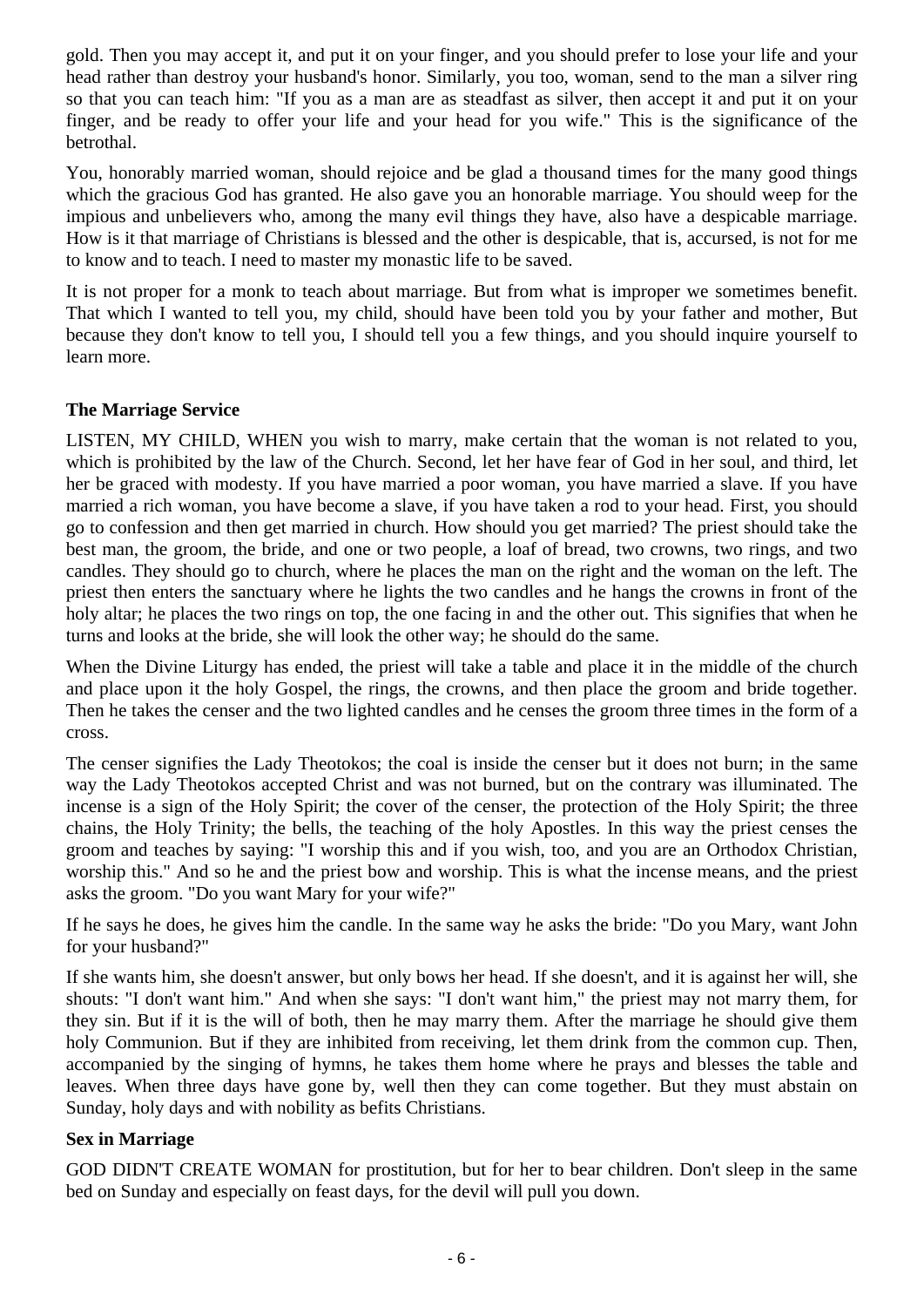You men must avoid other women just as you avoid a snake. And not only other women, but there is a time when you should avoid your own as well. If it happens that your wife is menstruating or pregnant, you should abstain, or if she has given birth and has not been churched yet, she is not clean.

And if you wish to come together with your wife, take an example from the farmer; ask him how many times a year he sows his field. Once, and he lets it alone until it grows, then he harvests it, then when he wishes, he sows again. You should do the same, my brother. Have you come together with your wife? Has she become pregnant? Then, stay apart from her until she gives birth. When she is churched and is clean, then you can sow another. Have forty, fifty children!

I want to tell you something but it is a bit obscene and you will condemn me. Don't you see the animals that come together until the female becomes pregnant? And when she gives birth, then they come together again. But we humans aren't ashamed to be worse than the animal. But if you can't do this, if it's too much for you, do something else. Humble yourself and say that you are unworthy, a sinner, worse than an animal; and condemn yourself and in this way God may have compassion on you and save you. On the contrary, if you sin and brag about it, and say that you are a saint, can this be so?

As my spiritual children, I counsel you, I've told you that for me it isn't proper to speak of these things, but again what can I do? Seeing what condition in which our race finds itself I forced myself and I have said them to you to benefit you somewhat.

Man should be like a king and woman, like a vizier, that is, man as the head and woman as the body. Then God blesses the man, the woman, and the children, and doesn't lay upon you any evil thing, neither magic knots nor any spell. In this way you will live well here on earth and you'll go to paradise and rejoice forever.

### **Divorce and Adultery**

YOU HAVE NO AUTHORITY to divorce; only death and adultery can separate you. And if it happens that a wife falls with some other man, of if the husband with some other woman, they are under obligation to go to the bishop to be divorced. But, again, he who has been injured by his wife and doesn't divorce her acquires a spiritual reward. But is there a way to forgive her? There is. How?

You, my child, travel to a foreign country or go out to your field and your wife falls with another person. You return home. What should the wife do? She should take an ax and a piece of wood, and bow before you, kiss your hand and tell you: "Master, I beg you to do me a favor. Take this ax and piece of wood, put me on it, and cut me to pieces. Throw me to be eaten by dogs because I'm not worthy to look upon you in the face, because I've trampled upon your honor, and from a daughter of Christ I've become a daughter of the devil."

What do you say, my son, do you have it in your heart to kill her or to forgive her? It seems to me that you'll say: "May you be forgiven, but never do it again."

But when should you divorce her? When upon returning from abroad you learn of it from your neighbor. Then you are forced to divorce her. In the same way the Lord, during his second coming, will be forced to put us in hell if he finds us unconfessed, unrepentant, and incorrigible. But if he finds us repentant, he has compassion on us and puts us in paradise to rejoice forever.

### **Prohibited Marriages**

MARRIAGE AGAIN BECOMES A curse when you marry someone related to you in a way prohibited by law. And when at your wedding you use drums, violins, dances, songs, (shoot) rifles, wear ornaments, and do other devilish acts, then the marriage is cursed, the children are born blind, dumb, deaf, lame, wretched, epileptic, and you parents see them, and your heart is broken. And God causes your death prematurely and puts you in hell.

And don't get married on Sunday, but on any other day of the week. Not because it is against the law, but because of the disorders which take place, and because you absent yourself from the Liturgy. Moreover, the Liturgy should be celebrated separately for the bride and groom.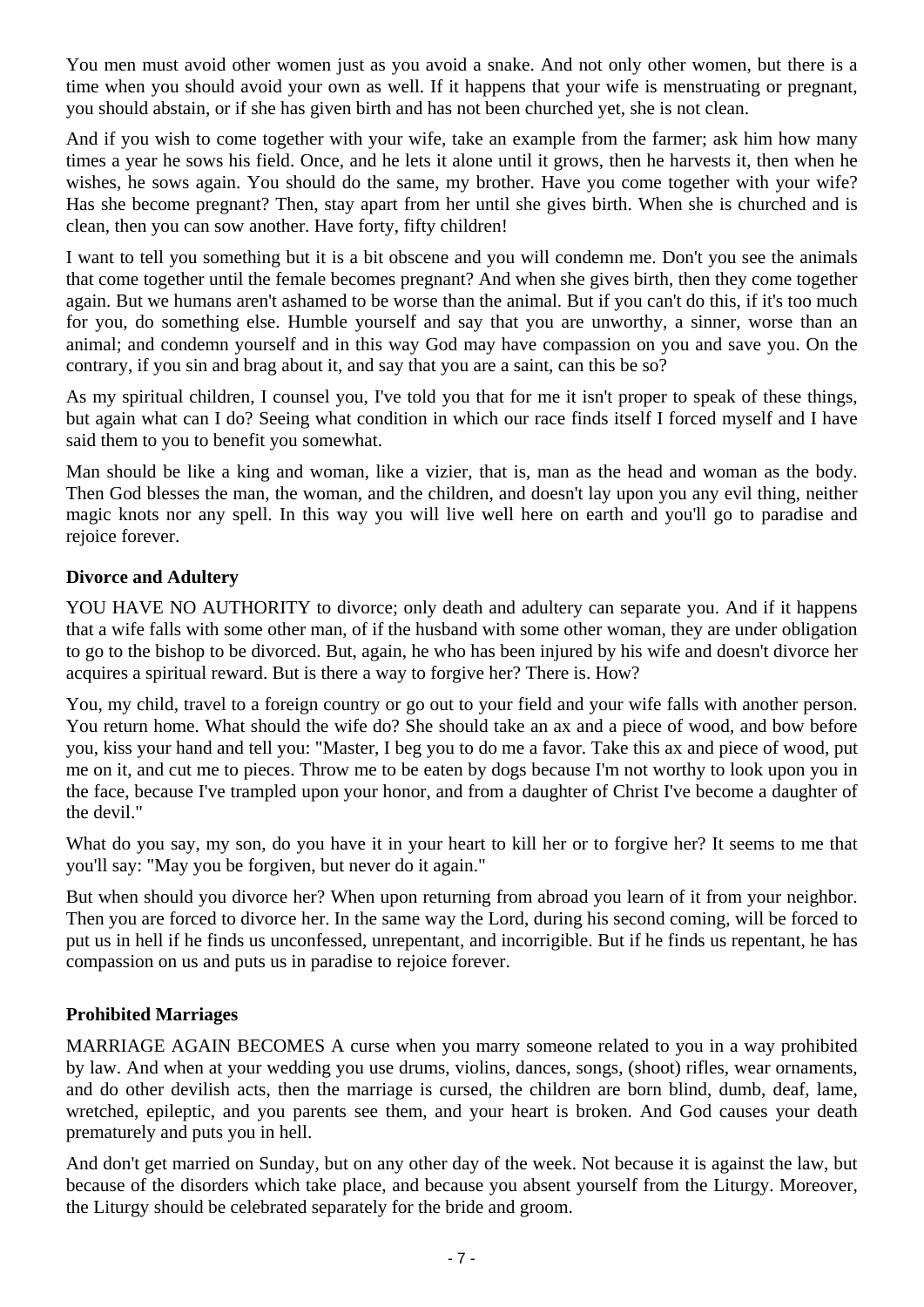### **Virginity, Monks, and Women**

OUR LORD WAS BORN, my brethren, on that day, Sunday, to give preference to virginity. Just as we prefer gold to silver, so does the Lord love marriage. Yes, but he prefers virginity more in order to give you an example, so that if you can keep your virginity and you wish to become a monk or a nun, you are of good fortune and thrice-blessed. You are free from these worldly affairs; you are like an angel. But if you want to preserve your virginity, the first foundation which you must lay is that of poverty; you must have no purse, you must have no chest, and must fry your body as you fry fish, with fasting, prayers, vigils, hardships - to put it to death. You must humble the flesh which is a wolf, a pig, a beast, a lion, and flee from the world, but especially from woman. But you must not hate woman, because she is a creature of God; but note the passions which people follow.

If by chance you are walking down a street and on one side there is a woman and on the other the devil, don't walk where the woman is, but where the devil is because you can make the sign of the Cross and he leaves, but the woman doesn't. And just as it is difficult for sheep to keep company with a wolf and not be eaten, or kindling wood with coal and not be burned, so it is difficult for a monk to keep company with women, and a nun with men, and not be defiled and tempted. A monk can't be saved in any other way except to escape far from the world. Is anyone a monk here? Leave, monk, go to the wilderness if you wish to be saved. But you may say, you too are a monk. Why are you involved in the world? I too, my brethren, do wrong. But because our race has fallen into ignorance, I said to myself, let Christ lose me, one sheep, and let him win the others. Perhaps God's compassion and your prayers will save me too.

# **Holy Baptism**

WISHING TO SHOW US the way to remove that curse which our father Adam and our mother Eve received in paradise, the Lord was baptized in the river Jordan by the honorable Forerunner John the Baptist. We too, my fellow Christians and brothers, should rejoice and be glad a thousand times for the many good things given to us by the Lord, and especially for holy Baptism. We too should keep our baptism as pure and immaculate as possible. If by chance we err, as human beings, may the gracious God be glorified, he who has granted us a second Baptism, holy Confession, because it is impossible for a person to be saved who hasn't been baptized and one who is unconfessed. It is better, my brother, to kill a hundred baptized persons than to allow one child to die unbaptized. And if by chance a child is about to die and the priest hasn't baptized it yet, let anyone baptize it, father, mother, brother, neighbor, and especially the midwife. Take a lot of water and oil, make the sign of the Cross over the child, and baptize it, saying: "The servant of God is baptized in the name of the Father, and of the Son, and of the Holy Spirit. Amen." If the child lives, the priest will complete the service.

If it happens that you have no water, take three handfuls of sand and spill it over the child's head and repeat as I have said. If again you happen to have no sand, baptize it in the air and repeat the same. Don't do what one crazy and foolish man did. He said that he would become the godfather but allowed the child to die unbaptized so that he wouldn't leave his wife's bed. If necessary, they shouldn't become godparents, and when he wishes he can join with his wife; there are no obstacles. Similarly, if it happens that someone is dying and the priest hasn't reached him in time to hear his confession, let him confess to anyone and die having confessed. There is hope that he'll be saved. If, however, he receives communion without having confessed, it profits him naught.

Holy priests, you must have large baptismal fonts in your churches so that the entire child can be immersed. The child should be able to swim in it so that not even an area as large as a tick's eye remains dry. Because it is from there (the dry area) that the devil advances, and this is why your children become epileptics, are possessed by demons, have fear, become unlucky; they haven't been baptized properly.

Whoever among your nobility wishes to donate a baptismal font for your soul's sake, let him stand up and I'll tell him how he is to have it made. And I'll ask all his fellow Christians to forgive him. He'll receive such forgiveness that he couldn't find even if he paid one thousand purses. You, my son, listen, you who want to give a font. Tell the craftsman to construct it two spans deep in the inside, one span wide at the base and two spans wide at the top. It should have a base of two fingers deep to rest upon. Have two handles put on it so that it can be carried, and make a covering so that it can be covered. It should be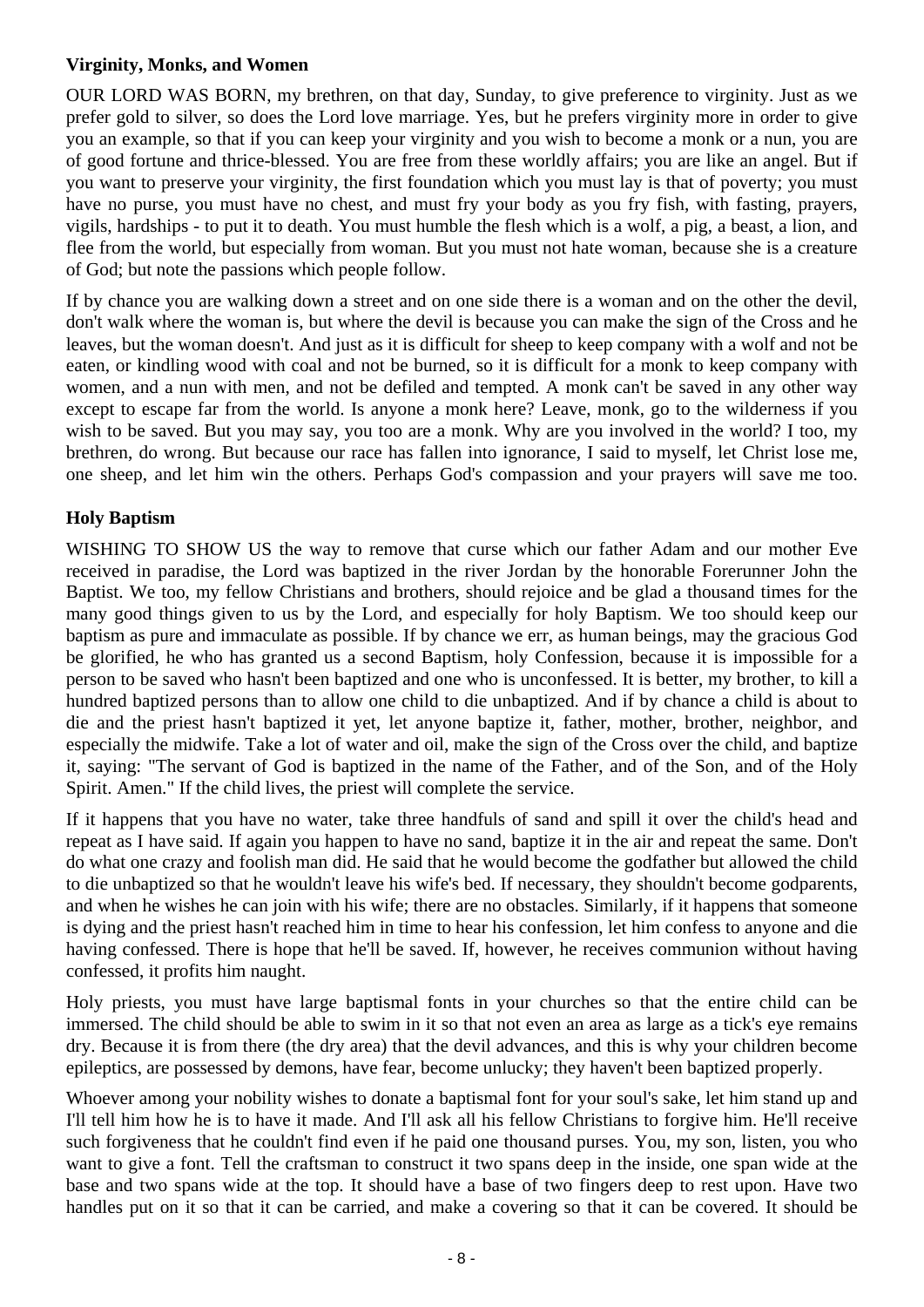entirely of copper and galvanized. And tell the craftsman to inscribe your name on it so that you will be commemorated.

You, my children, look forward to baptizing children, but isn't it better to donate baptismal fonts so that thousands of children can be baptized, so that you will have greater reward for your souls? You should ask to find out what churches don't have one and donate one. Even if it is for a city church or anywhere else, you receive the same reward.

I beg you to say three times for Mr. John, who wishes to donate a font: "May God forgive and have mercy upon him."

### **The Lord Performs Miracles**

WHEN THE LORD, MY BRETHREN, was baptized in the river Jordan by the honorable Forerunner, he began to teach the world to repent, to be baptized in the name of the Father, and of the Son, and of the Holy Spirit. Wishing to uproot every disbelief and every evil from the hearts of men, the Lord didn't take up the practice of giving money as the heretics and especially the Antichrist did. On the contrary, he began to perform miracles as it became him as God. He cured the blind, the deaf, the lepers, those possessed by demons, and the greatest of all, he began to command the dead to rise. He raised Lazarus, who had been in the grave for four days and lived thirty years after the resurrection and became a bishop. People, seeing our Christ performing miracles openly,,understood that he was God because only God has the power to command the dead to rise.

Thousands of people gathered there, believed, and were baptized. Even a few Jews believed, but the leaders, the Scribes and the Pharisees, not only didn't believe, but put the devil in their hearts as they have him still to this day. And they planned to crucify our Christ.

On Holy Thursday night, the Lord, who as God knows the hearts of men and the future, and, indeed the evil of the priests and of Judas, washed the feet of the Holy Apostles to show you also an example. Even if you were a king, you should always humble yourself and pay honor to the man who is poor and treat him better than yourself. You shouldn't feel contempt for him, for tomorrow you may see that poor man who is naked, hungry, and despised in paradise enjoying himself, and you'll go to hell and bum.

The Lord sat and taught the Holy Apostles many and various teachings. Among the many which he taught, he also said this: "You should know, my disciples, that one of you, Judas, wants to sell me to the Jews for thirty silver coins, and they will mock me, they will curse me, they will beat me, they will crucify me. But don't be sad, my disciples, because I want to be crucified willingly so that I may crucify sin and the devil. And on the third day I shall rise to give life to people. My resurrection will bring joy in heaven, joy to the entire world, poison and a two-edged sword in the hearts of the Jews and especially to the devil."

### **The Last Supper**

WISHING TO GIVE US eternal life, heavenly food, the Lord took bread and wine, blessed them and made the holy Sacraments, his holy body and blood; and the twelve disciples received communion.

As soon as the eleven disciples received communion with a good mind and a good heart, they were illuminated and be,came wise teachers of the world. With this joy they spoke all the languages of the world, and they lived well here and then went to paradise to rejoice forever.

Judas, who took communion with a bad mind and a bad heart, became dizzy, and the devil entered his heart and he swelled up so much that he was unable to pass through an alley which was wide enough for two wagons. He died a bad death and went to hell, and he is burning together with the devil forever.

### **The Story of Judas**

THERE WAS A TOWN named Iskaria near Jerusalem. A Jew lived there with his wife. She saw in a dream that she would give birth to a devil who would burn the entire world. She revealed what she had seen to her husband. Finally she gave birth to Judas. They kept him for two months, and then put him in a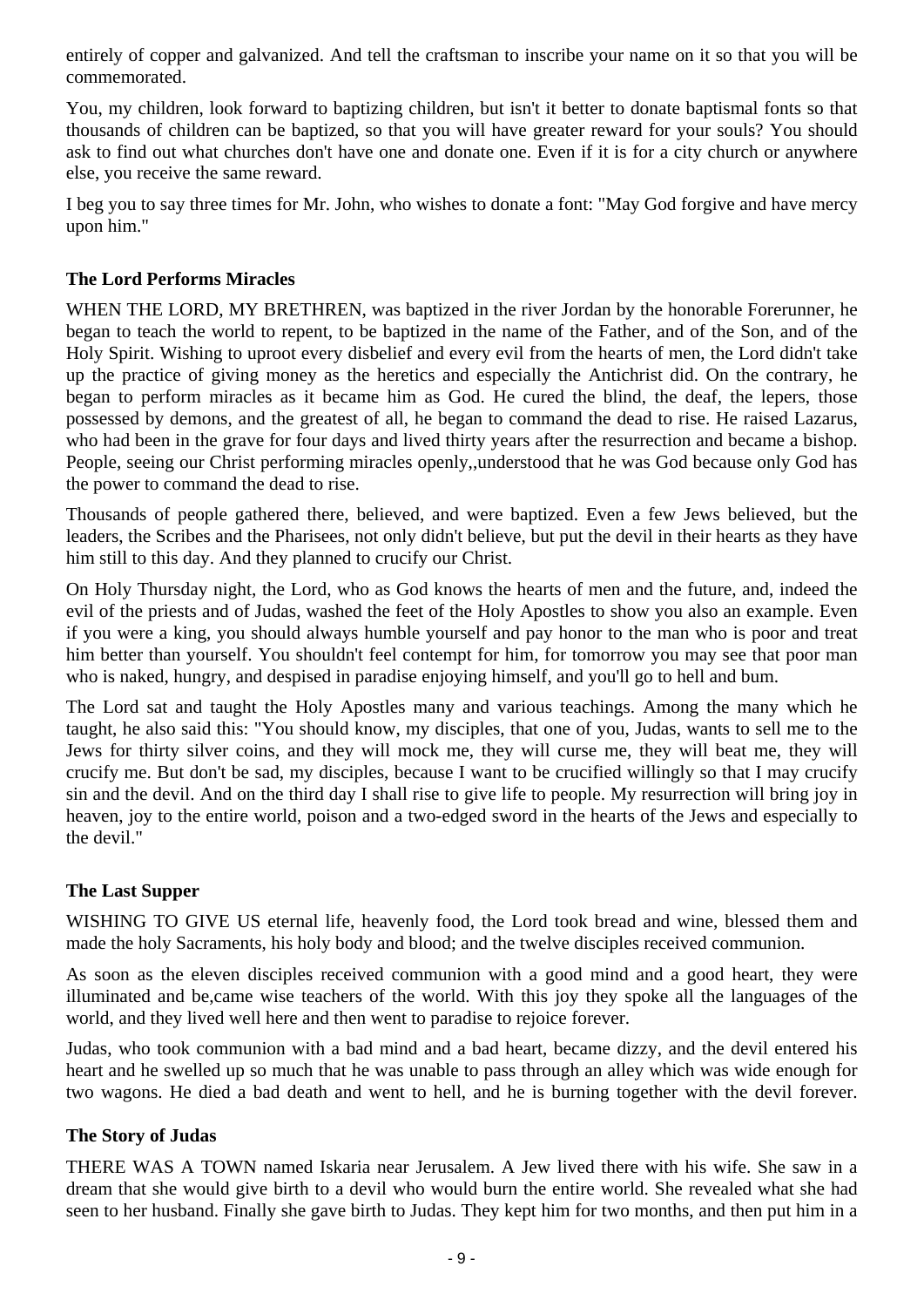trunk and threw him into the sea and said: "If God wills, let him be saved; if not, let him be lost."

Near the harbor there were some passersby who, seeing the chest in the deep, went and pulled it out. They opened it and found the child and took him to their town, Iskaria. But they didn't tell anyone they found him in the sea, but that he was an orphan. His [real] parents said: "Why, don't we take him and make him our own?"

So they took him and he grew up. In the same year his mother gave birth to another child. When the children became twelve years of age, they quarreled and Judas beat the true son. The parents said to Judas: "Why did you beat our child? We have adopted you. We, my child, plan to make you both our heirs, to divide everything equally."

Hearing that he would receive an equal share with the other boy, what do you think Judas was moved by the devil to do because of his avarice? One day he took a stone and killed his brother. What did the father do? Kill him? No. He felt sorry for him. When Judas killed the boy, he became frightened and left and went to Jerusalem, where he took service with a king who gave him charge of the treasury, that is, to receive and pay monies. Why did he take service with the king? Because of his avarice he believed he had much to gain. Where ten pennies were needed to buy fish, he would give only five.

Since his parents had no children, what could they do? They went to Jerusalem to worship Zion, which was built by Solomon.- And when they went there, they liked the place and bought a farm and lived from it. Judas used to go there and buy vegetables. Time passed and one day the farmer said; "Why do you deprive me of my just due? The greens which you bought cost ten dollars and you gave me five. I will tell the king that you are unjust."

Hearing that he would be reported to the king, Judas drew a knife and killed him. The wife shouted: "What am I to do, Oh King? Your servant killed my husband!"

The king replied: "What can I do?"

The woman answered: "What do I have to live on? Who is going to support me since I am so helpless?"

The king said: "Marry Judas and he'll support you."

What could the unfortunate woman do? She married him. One day they were talking about where each of them had come from. And, asking and inquiring, they discovered that they were mother and son. Then they said: "Woe to us."

At that time our Christ was traveling about teaching. Judas and his mother, that is, his wife, heard that he performed miracles and refused money. So Judas said: "Now is my chance to go with him and prosper." They went to Christ and confessed and he forgave them. He told them to go back, but Judas remained and became a disciple.

Our Christ immediately perceived that he was avaricious, and he gave him the money bag to control. Because of his avarice he sold our Christ for thirty pieces of silver to the Jews, and went to hell, and is burning together with the devil forever.

Do you see, my brethren, what an evil thing avarice is? The same thing was done by some priest in a village. He sold Christ because of his avarice - for money. And God cut his life short with a bad death like Judas' and he went to hell and is burning with the devil. Did you understand, my brethren, the message of what happens to whoever is afflicted with the passion of avarice? He suffers the same fate as Judas.

### **Be Glad and Rejoice that You are Orthodox Christians**

I'VE TOLD YOU ENOUGH, my fellow Christians. I have two thoughts, as I did yesterday. One tells me to bless you, and for you to bless me, and for me to be on my way to another place so that other Christians may hear me, those who never hear the word of God. My other thought says, since you are already here, don't go; stay and tell them more this evening and then leave. Now what seems right to you, my brethren, for me to do? Go or stay?

"Stay, Oh saint of God."